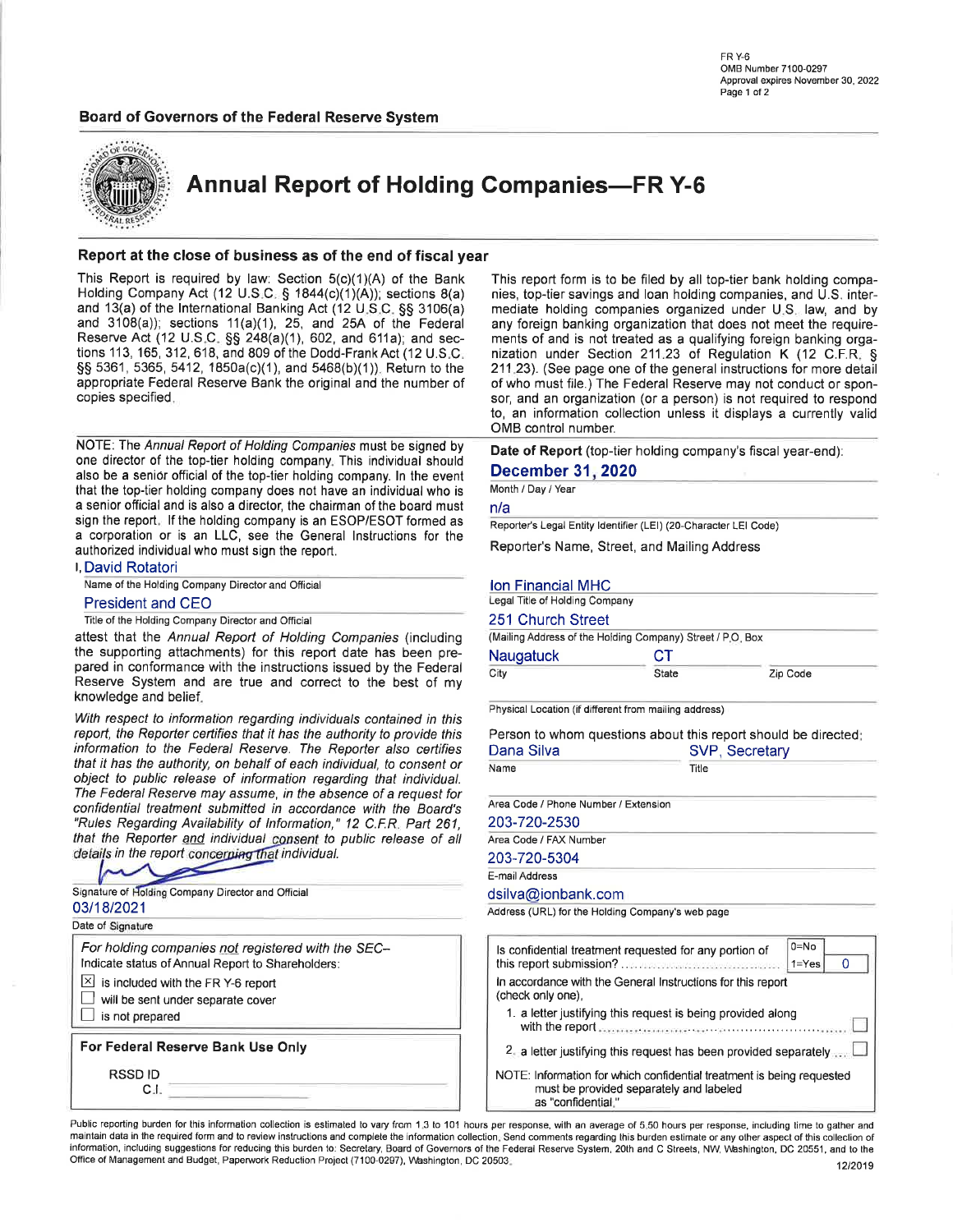## For Use By Tiered Holding Companies

Top-tiered holding companies must list the names, mailing address, and physical locations of each of their subsidiary holding companies below.

| Legal Title of Subsidiary Holding Company |                                                                       |          |      | Legal Title of Subsidiary Holding Company                             |          |
|-------------------------------------------|-----------------------------------------------------------------------|----------|------|-----------------------------------------------------------------------|----------|
|                                           | (Mailing Address of the Subsidiary Holding Company) Street / P.O. Box |          |      | (Mailing Address of the Subsidiary Holding Company) Street / P.O. Box |          |
| City                                      | State                                                                 | Zip Code | City | State                                                                 | Zip Code |
|                                           | Physical Location (if different from mailing address)                 |          |      | Physical Location (if different from mailing address)                 |          |
| Legal Title of Subsidiary Holding Company |                                                                       |          |      | Legal Title of Subsidiary Holding Company                             |          |
|                                           | (Mailing Address of the Subsidiary Holding Company) Street / P.O. Box |          |      | (Mailing Address of the Subsidiary Holding Company) Street / P.O. Box |          |
| City                                      | State                                                                 | Zip Code | City | State                                                                 | Zip Code |
|                                           | Physical Location (if different from mailing address)                 |          |      | Physical Location (if different from mailing address)                 |          |
| Legal Title of Subsidiary Holding Company |                                                                       |          |      | Legal Title of Subsidiary Holding Company                             |          |
|                                           | (Mailing Address of the Subsidiary Holding Company) Street / P.O. Box |          |      | (Mailing Address of the Subsidiary Holding Company) Street / P.O. Box |          |
| City                                      | State                                                                 | Zip Code | City | State                                                                 | Zip Code |
|                                           | Physical Location (if different from mailing address)                 |          |      | Physical Location (if different from mailing address)                 |          |
| Legal Title of Subsidiary Holding Company |                                                                       |          |      | Legal Title of Subsidiary Holding Company                             |          |
|                                           | (Mailing Address of the Subsidiary Holding Company) Street / P.O. Box |          |      | (Mailing Address of the Subsidiary Holding Company) Street / P.O. Box |          |
| City                                      | State                                                                 | Zip Code | City | State                                                                 | Zip Code |
|                                           | Physical Location (if different from mailing address)                 |          |      | Physical Location (if different from mailing address)                 |          |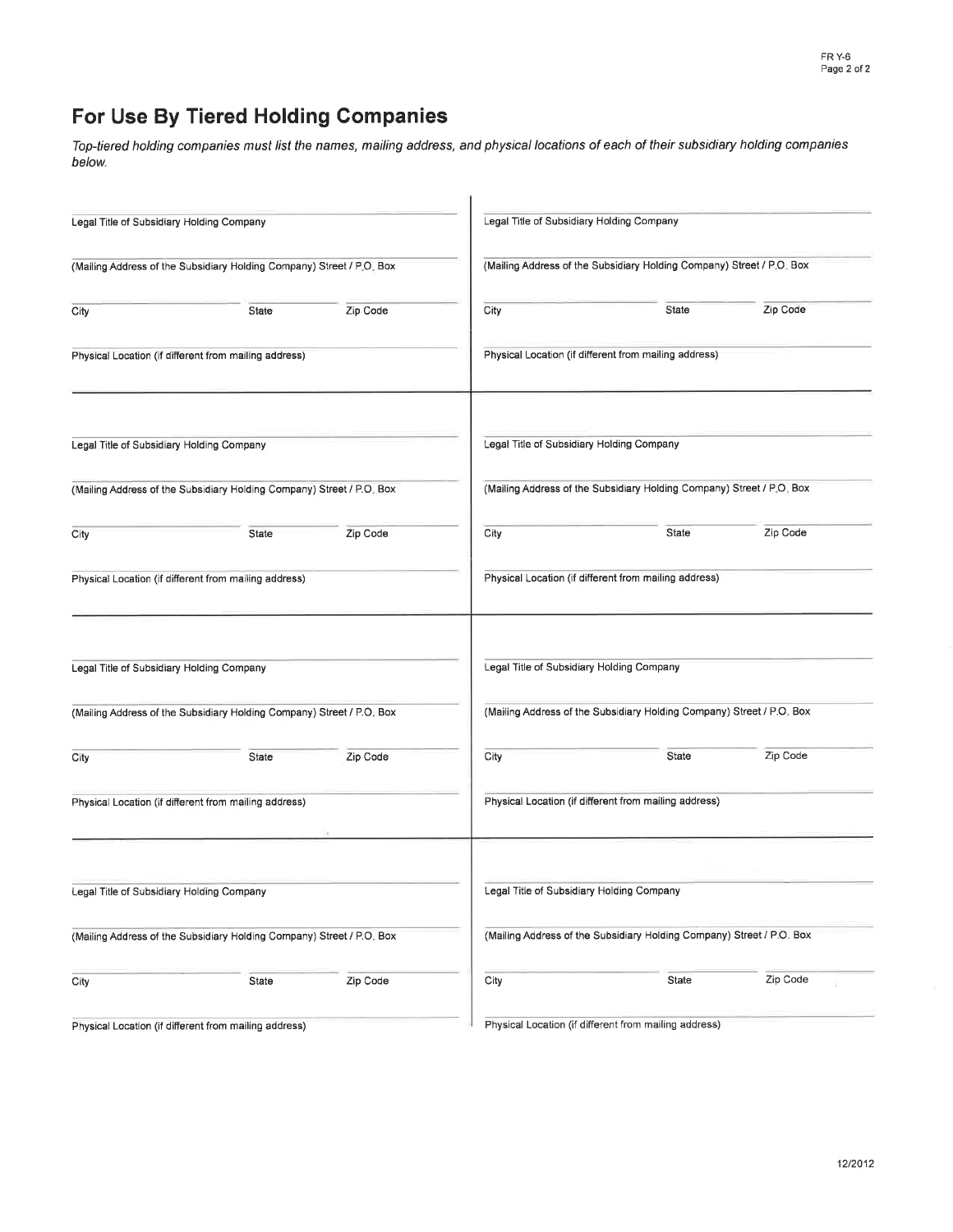# Ion Financial, MHC Overview

## Report Item 2a: Organizational Chart



LEI not applicable unless otherwise noted.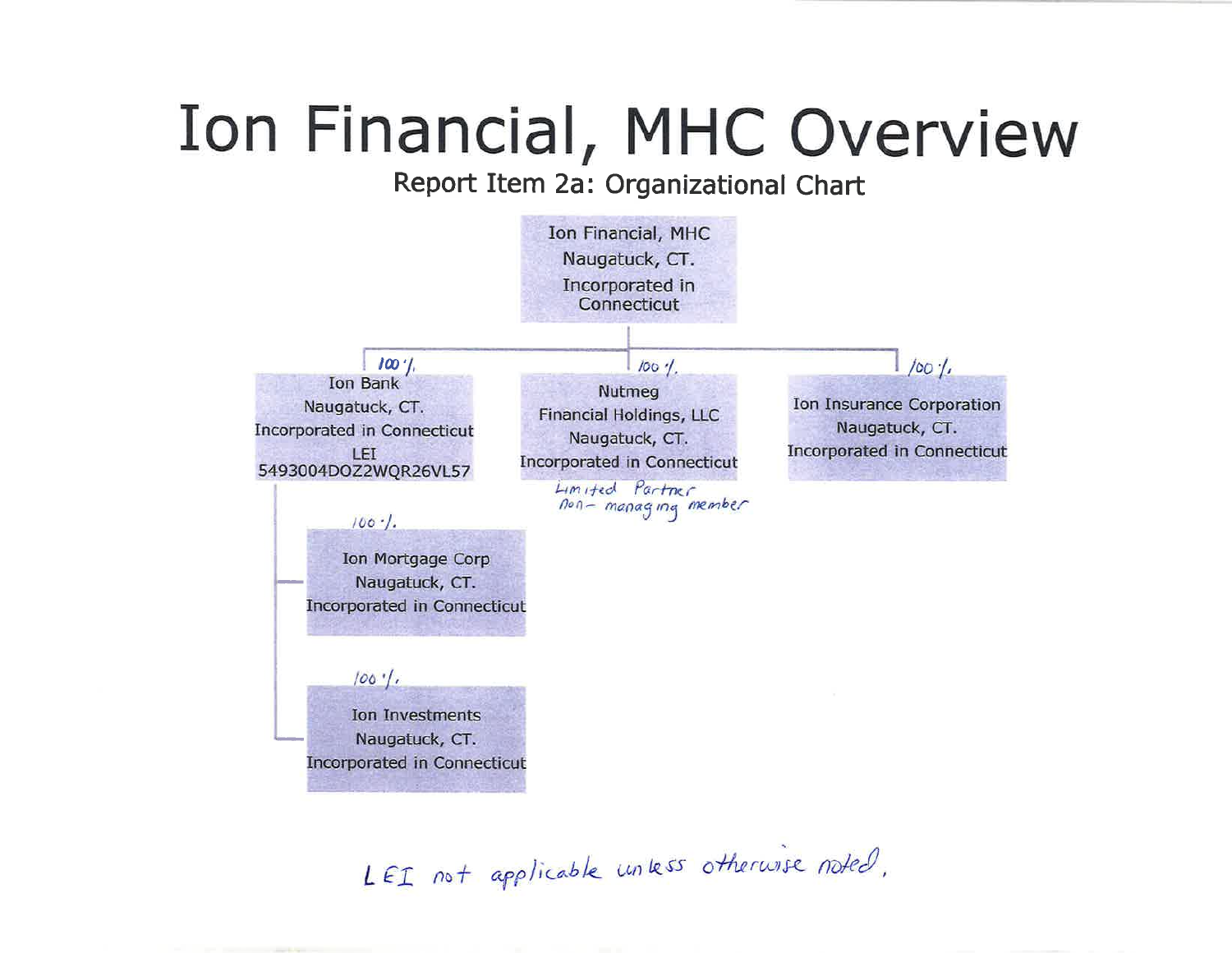**Results:** A list of branches for your depository institution: ION BANK (ID\_RSSD: 407506). This depository institution is held by ION FINANCIAL MHC (3912766) of NAUGATUCK, CT. The data are as of 12/31/2020. Data reflects information that was received and processed through 01/05/2021.

#### **Reconciliation and Verification Steps**

1. In the **Data Action** column of each branch row, enter one or more of the actions specified below 2. If required, enter the date in the **Effective Date** column

#### **Actions**

**OK:** If the branch information is correct, enter 'OK' in the **Data Action** column.

Change: If the branch information is incorrect or incomplete, revise the data, enter 'Change' in the Data Action column and the date when this information first became valid in the Effective Date column.

**Close:** If a branch listed was sold or closed, enter 'Close' in the **Data Action** column and the sale or closure date in the **Effective Date** column.

**Delete:** If a branch listed was never owned by this depository institution, enter 'Delete' in the **Data Action** column.

**Add:** If a reportable branch is missing, insert a row, add the branch data, and enter 'Add' in the **Data Action** column and the opening or acquisition date in the **Effective Date** column.

If printing this list, you may need to adjust your page setup in MS Excel. Try using landscape orientation, page scaling, and/or legal sized paper

#### **Submission Procedure**

When you are finished, send a saved copy to your FRB contact. See the detailed instructions on this site for more information. If you are e-mailing this to your FRB contact, put your institution name, city and state in the subject line of the e-mail.

#### Note:

To satisfy the **FR Y‐10 reporting requirements**, you must also submit FR Y‐10 Domestic Branch Schedules for each branch with a **Data Action** of Change, Close, Delete, or Add. The FR Y‐10 report may be submitted in a hardcopy format or via the FR Y‐10 Online application ‐ https://y10online.federalreserve.gov.

\* FDIC UNINUM, Office Number, and ID\_RSSD columns are for reference only. Verification of these values is not required.

|  | Data Action Effective Date Branch Service Type | Branch ID RSSD* | <b>Popular Name</b>                     | <b>Street Address</b>        | <b>City</b>      | <b>State</b> | <b>Zip Code</b> | County           | Country                           | <b>FDIC UNINUM*</b> | Office Number*      |                 | Head Office Head Office ID RSSD* | <b>Comments</b> |
|--|------------------------------------------------|-----------------|-----------------------------------------|------------------------------|------------------|--------------|-----------------|------------------|-----------------------------------|---------------------|---------------------|-----------------|----------------------------------|-----------------|
|  | Full Service (Head Office)                     |                 | <b>407506 ION BANK</b>                  | 251 CHURCH STREET, BOX 370   | <b>NAUGATUCK</b> |              | 06770           | <b>NEW HAVEN</b> | <b>INITED STATES Not Required</b> |                     | <b>Not Required</b> | ION BANK        | 407506                           |                 |
|  | <b>Full Service</b>                            |                 | 3139853 ANSONIA BRANCH                  | <b>75 TREMONT STREET</b>     | ANSONIA          |              | 06401           | <b>NEW HAVEN</b> | <b>INITED STATES Not Required</b> |                     | <b>Not Required</b> | <b>ION BANK</b> | 407506                           |                 |
|  | Full Service                                   |                 | 2757595 CHESHIRE BRANCH                 | <b>218 MAPLE AVENUE</b>      | <b>CHESHIRE</b>  |              | 06410           | <b>NEW HAVEN</b> | <b>JNITED STATES Not Required</b> |                     | <b>Not Required</b> | <b>ION BANK</b> | 407506                           |                 |
|  | <b>Full Service</b>                            |                 | 5338034 FARMINGTON BRANCH               | <b>4 MAIN STREET</b>         | FARMINGTON CT    |              | 06032           | <b>HARTFORD</b>  | JNITED STATES Not Required        |                     | <b>Not Required</b> | <b>ION BANK</b> | 407506                           |                 |
|  | <b>Full Service</b>                            |                 | 4291646 HAMDEN BRANCH                   | 2989 WHITNEY AVENUE          | HAMDEN           |              | 06518           | <b>NEW HAVEN</b> | JNITED STATES Not Required        |                     | <b>Not Required</b> | <b>ION BANK</b> | 407506                           |                 |
|  | <b>Full Service</b>                            |                 | 2799399 MERIDEN EAST MAIN OFFICE BRANCH | 1336 EAST MAIN STREET        | <b>MERIDEN</b>   |              | 06450           | <b>NEW HAVEN</b> | JNITED STATES Not Required        |                     | <b>Not Required</b> | <b>ION BANK</b> | 407506                           |                 |
|  | <b>Full Service</b>                            |                 | 4302814 MERIDEN WEST BRANCH             | 500 WEST MAIN STREET         | <b>MERIDEN</b>   |              | 06451           | <b>NEW HAVEN</b> | <b>INITED STATES Not Required</b> |                     | <b>Not Required</b> | <b>ION BANK</b> | 407506                           |                 |
|  | <b>Full Service</b>                            |                 | 529800 MIDDLEBURY BRANCH                | 600 MIDDLEBURY ROAD ROUTE 64 | MIDDLEBURY       |              | 06762           | <b>NEW HAVEN</b> | <b>JNITED STATES Not Required</b> |                     | Not Required        | <b>ION BANK</b> | 407506                           |                 |
|  | <b>Full Service</b>                            |                 | 1357617 NAUGATUCK BRANCH                | 87 CHURCH STREET             | <b>NAUGATUCK</b> |              | 06770           | <b>NEW HAVEN</b> | JNITED STATES Not Required        |                     | <b>Not Required</b> | <b>ION BANK</b> | 407506                           |                 |
|  | <b>Limited Service</b>                         |                 | 4327255 NAUGATUCK HIGH SCHOOL BRANCH    | 543 RUBBER AVENUE            | <b>NAUGATUCK</b> |              | 06770           | <b>NEW HAVEN</b> | JNITED STATES Not Required        |                     | Not Required        | <b>ION BANK</b> | 407506                           |                 |
|  | <b>Full Service</b>                            |                 | 3471218 NEW HAVEN ROAD BRANCH           | 1430 NEW HAVEN ROAD          | <b>NAUGATUCK</b> |              | 06770           | <b>NEW HAVEN</b> | UNITED STATES Not Required        |                     | Not Required        | <b>ION BANK</b> | 407506                           |                 |
|  | Full Service                                   |                 | 591704 PLAZA BRANCH                     | 727 RUBBER AVENUE            | <b>NAUGATUCK</b> |              | 06770           | <b>NEW HAVEN</b> | JNITED STATES Not Required        |                     | <b>Not Required</b> | <b>ION BANK</b> | 407506                           |                 |
|  | Full Service                                   |                 | 264307 OXFORD BRANCH                    | 71 OXFORD RD ROUTE 67        | OXFORD           |              | 06478           | <b>NEW HAVEN</b> | <b>INITED STATES Not Required</b> |                     | Not Required        | <b>ION BANK</b> | 407506                           |                 |
|  | <b>Full Service</b>                            |                 | 3107076 PROSPECT BRANCH                 | <b>24 WATERBURY ROAD</b>     | <b>PROSPECT</b>  |              | 06712           | <b>NEW HAVEN</b> | JNITED STATES Not Required        |                     | Not Required        | <b>ION BANK</b> | 407506                           |                 |
|  | <b>Full Service</b>                            |                 | 2879723 SOUTHBURY BRANCH                | 363 MAIN STREET SOUTH        | <b>SOUTHBURY</b> |              | 06488           | <b>NEW HAVEN</b> | <b>INITED STATES Not Required</b> |                     | Not Required        | <b>ION BANK</b> | 407506                           |                 |
|  | <b>Full Service</b>                            |                 | 4460929 WALLINGFORD BRANCH              | 665 NORTH COLONY ROAD        | WALLINGFORD CT   |              | 06492           | <b>NEW HAVEN</b> | <b>JNITED STATES Not Required</b> |                     | <b>Not Required</b> | <b>ION BANK</b> | 407506                           |                 |
|  | <b>Full Service</b>                            |                 | 4413907 WATERBURY EAST BRANCH           | 3670 EAST MAIN STREET        | WATERBURY        |              | 06705           | <b>NEW HAVEN</b> | NITED STATES Not Required         |                     | <b>Not Required</b> | <b>ION BANK</b> | 407506                           |                 |
|  | <b>Full Service</b>                            |                 | 3300895 WATERBURY WEST BRANCH           | 910 WOLCOTT STREET           | <b>WATERBURY</b> |              | 06705           | <b>NEW HAVEN</b> | NITED STATES Not Required         |                     | Not Required        | <b>ION BANK</b> | 407506                           |                 |
|  | <b>Full Service</b>                            |                 | 2979977 WATERTOWN BRANCH                | <b>565 STRAITS TURNPIKE</b>  | WATERTOWN        |              | 06795           | LITCHFIELD       | NITED STATES Not Required         |                     | <b>Not Required</b> | <b>ION BANK</b> | 407506                           |                 |
|  | <b>Full Service</b>                            |                 | 1400746 WOODBURY BRANCH                 | <b>670 MAIN STREET SOUTH</b> | <b>WOODBURY</b>  |              | 06798           | LITCHFIELD       | <b>INITED STATES</b> Not Required |                     | Not Required        | <b>ION BANK</b> | 407506                           |                 |

Report Item 2.b.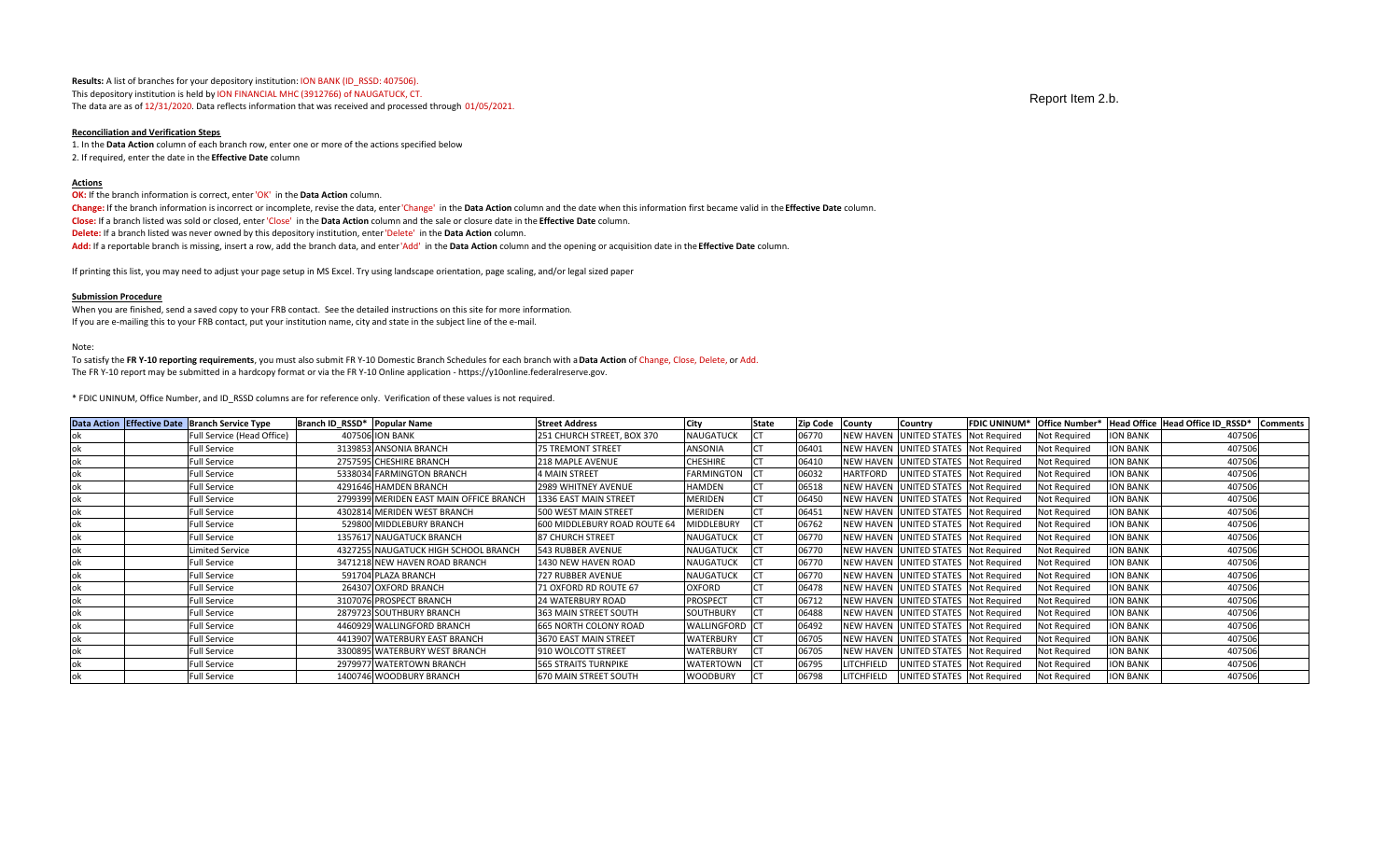Ion Financial Mutual Holding Company

FR Y-6

December 31, 2020

Report Item 3. Securities Holders

NOT APPLICABLE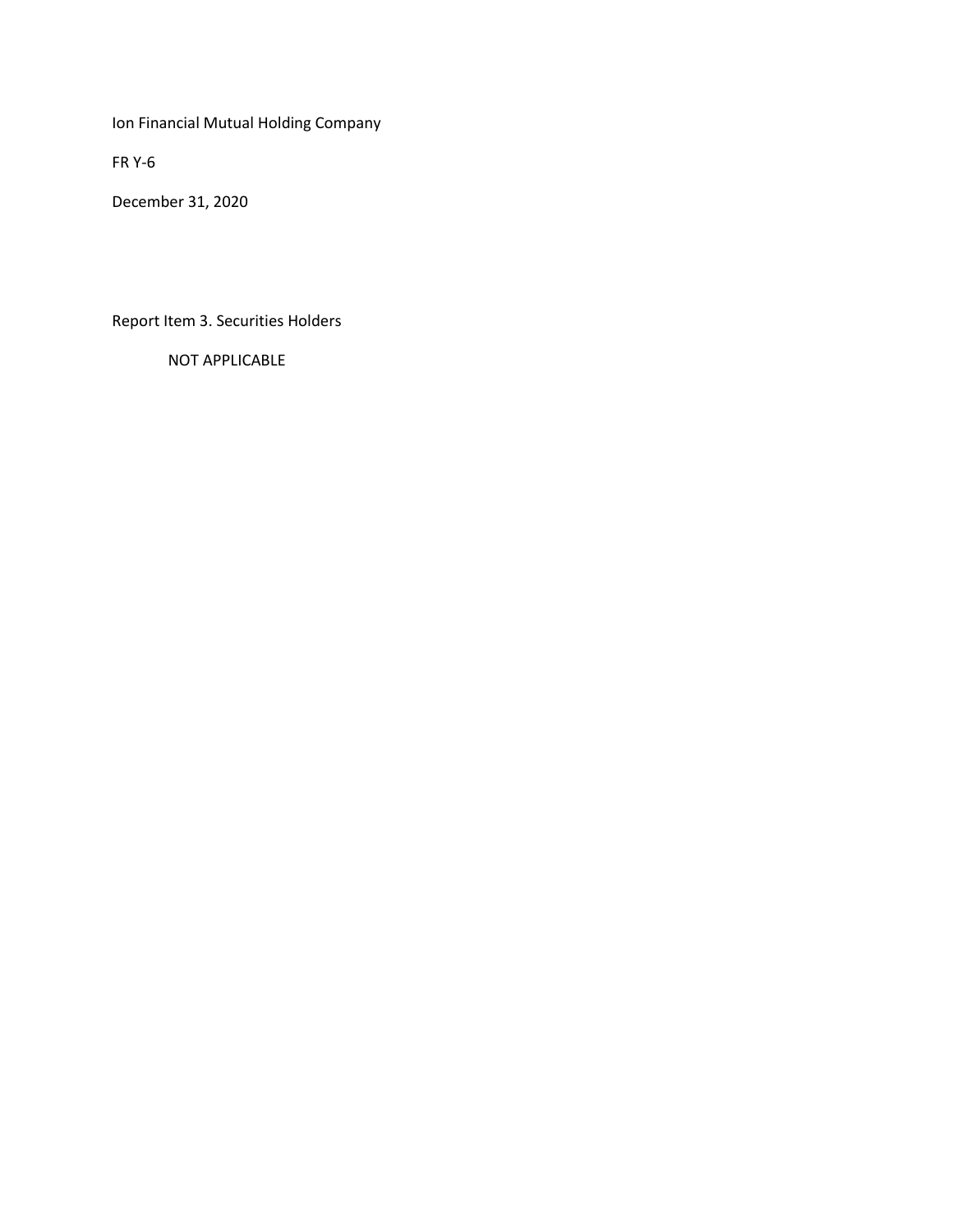## **Ion Financial, MHC**

## **Report Item 4 – Insiders**

**12/31/2020**

## **1. Name, City and State**

| Charles J. Boulier III | Wolcott, CT.    |
|------------------------|-----------------|
| Patrick A. Charmel     | Hamden, CT.     |
| Lucille Janatka        | Woodbury, CT.   |
| David W. Nurnberger    | Woodbury, CT.   |
| Gary B. O'Connor       | Woodbury, CT.   |
| William M. Samuelson   | Cheshire, CT.   |
| Andrew K. Skipp        | Middlebury, CT. |
| Stephen C. Widman      | Middlebury, CT. |
| Mark C. Yanarella      | Naugatuck, CT.  |
| David J. Rotatori      | Naugatuck, CT.  |
| Dana M. Silva          | Southbury, CT.  |
| Ginger Y. Fennell      | Naugatuck, CT.  |
| Suzanne Hardy          | Prospect, CT.   |

## **2. Principal Occupation, if other than with the holding company**

| Charles J. Boulier, III | Retired - CEO, Ion Bank - Naugatuck, CT.                                   |
|-------------------------|----------------------------------------------------------------------------|
| Patrick A. Charmel      | President & CEO, Griffin Hospital - Derby, CT.                             |
| Lucille Janatka         | Retired - President; Central Region; Hartford Healthcare, New Britain, CT. |
| David W. Nurnberger     | Retired - Sr. VP - Boehringer Ingelheim Corp - Ridgefield, CT              |
| Gary B. O'Connor        | Partner, Pullman & Comley - Hartford, CT.                                  |
| William M. Samuelson    | EVP, LSQ Funding Group - Orlando, FL.                                      |
| Andrew K. Skipp         | Principal, Simon, Hill & Skipp, LLC - Middlebury, CT.                      |
| Stephen C. Widman       | M.D., Cardiology Associates - Waterbury, CT                                |
| Mark C. Yanarella       | Retired President & CEO - Naugatuck Savings Bank - Naugatuck, CT.          |

## **3. Title or position with:**

## **a. holding company;**

| Charles J. Boulier, III | <b>Board of Trustees</b>           |
|-------------------------|------------------------------------|
| David J. Rotatori       | President & CEO; Board of Trustees |
| Patrick A. Charmel      | <b>Board of Trustees</b>           |
| Lucille Janatka         | <b>Board of Trustees</b>           |
| David W. Nurnberger     | <b>Board of Trustees</b>           |
| Gary B. O'Connor        | <b>Board of Trustees</b>           |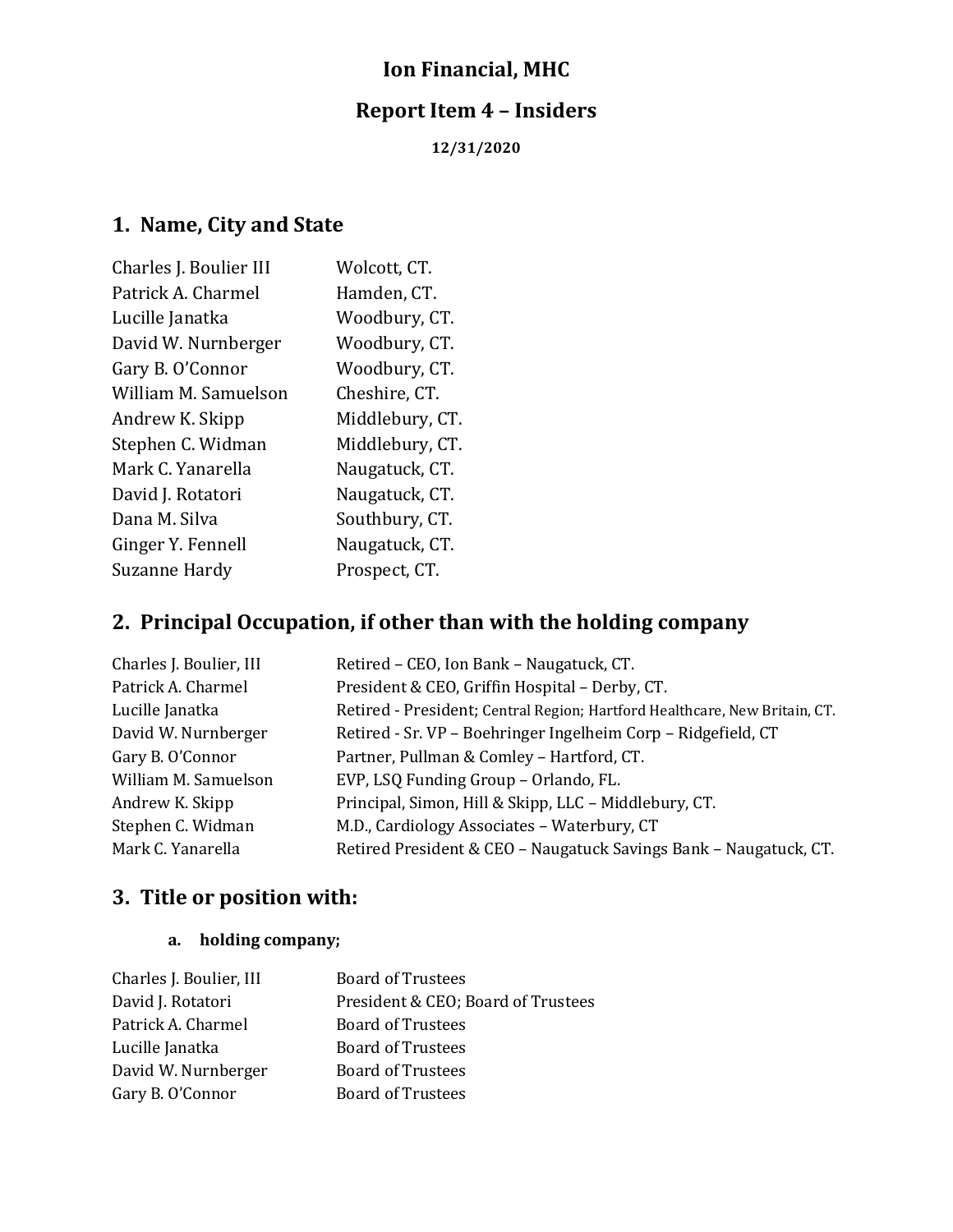| William M. Samuelson | <b>Board of Trustees</b>              |
|----------------------|---------------------------------------|
| Andrew K. Skipp      | <b>Board of Trustees</b>              |
| Stephen C. Widman    | <b>Board of Trustees</b>              |
| Mark C. Yanarella    | Board of Trustees; Chair of the Board |
| Dana M. Silva        | Senior Vice President, Secretary      |
| Ginger Y. Fennell    | Senior Vice President, Treasurer      |
| Suzanne Hardy        | Vice President                        |

### b. **all direct & indirect subsidiaries**

| Charles J. Boulier, III | Ion Bank<br>Ion Insurance Corp       | Chair of the Board<br>Director, Chair |
|-------------------------|--------------------------------------|---------------------------------------|
|                         |                                      |                                       |
| David J. Rotatori       | Ion Bank                             | Director, President & CEO             |
|                         | <b>Nutmeg Financial Holdings LLC</b> | Director, President & CEO             |
|                         | Ion Insurance Corp                   | Director, Exec Vice President         |
|                         | Ion Mortgage Corp                    | Director, President                   |
|                         | Ion Investment Holding Co            | Director, President                   |
| Dana M. Silva           | Ion Bank                             | EVP, CAO, Corporate Secretary         |
|                         | Nutmeg Financial Holdings, LLC       | SVP, Secretary                        |
|                         | Ion Insurance Corp                   | Secretary                             |
|                         | Ion Mortgage Corp                    | Director, Secretary                   |
|                         | Ion Investment Holding Co.           | Director, Secretary                   |
| Ginger Y. Fennell       | Ion Bank                             | EVP, CRO, Treasurer                   |
|                         | Nutmeg Financial Holdings, LLC       | SVP, Treasurer                        |
|                         | Ion Insurance Corp                   | SVP, Treasurer                        |
|                         | Ion Mortgage Corp                    | Treasurer                             |
|                         | Ion Investment Holding Co.           | Director, Treasurer                   |
| Suzanne Hardy           | <b>Ion Bank</b>                      | SVP, Controller                       |
|                         | Nutmeg Financial Holdings, LLC       | <b>SVP</b>                            |
| Mark C. Yanarella       | Ion Bank                             | <b>Board of Director</b>              |
| Patrick A. Charmel      | Ion Bank                             | <b>Board of Director</b>              |
| Lucille Janatka         | Ion Bank                             | <b>Board of Director</b>              |
| David W. Nurnberger     | Ion Bank                             | <b>Board of Director</b>              |
| Gary B. O'Connor        | Ion Bank                             | <b>Board of Director</b>              |
| William M. Samuelson    | Ion Bank                             | <b>Board of Director</b>              |
| Andrew K. Skipp         | Ion Bank                             | <b>Board of Director</b>              |
| Stephen C. Widman       | Ion Bank                             | <b>Board of Director</b>              |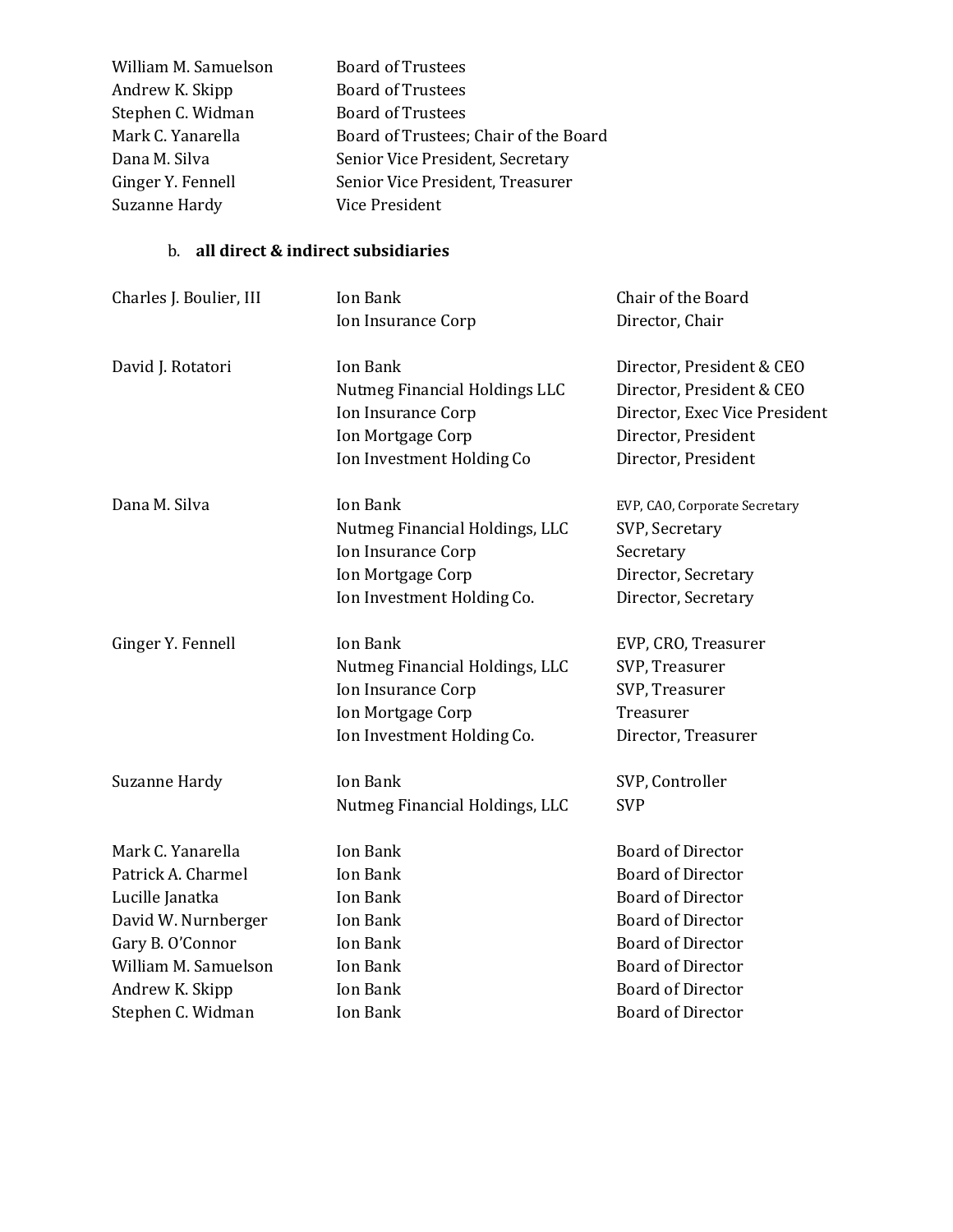## **c. Any other company in which the person is a director, trustee, partner or exec.**

| Charles J. Boulier, III | Director (Chair) - American Savings Foundation<br>Director - St. Mary's Hospital Foundation<br>Director - Waterbury Regional Chamber of Commerce<br>Corporator - Griffin Health<br>Director - United Way of Greater Waterbury<br>Director - Ion Bank Foundation |
|-------------------------|-----------------------------------------------------------------------------------------------------------------------------------------------------------------------------------------------------------------------------------------------------------------|
| David J. Rotatori       | Director - Naugatuck Economic Development Committee<br>Director - Simply Smiles, Inc.<br>Corporator - Griffin Health<br>Director - United Way of Naugatuck & Beacon Falls<br>President & CEO - Ion Bank Foundation                                              |
| Patrick A. Charmel      | Board of Governors - Quinnipiac University Alumni Assoc.<br>Advisory Committee - Quinnipiac University<br>Director - Greater Valley Chamber of Commerce<br>Director - Ion Bank Foundation                                                                       |
| David W. Nurnberger     | Director - Western CT State University<br>Director - Ann's Place, The Home of I Can<br>Director - Simply Smiles<br>Director - Ion Bank Foundation                                                                                                               |
| Gary B. O'Connor        | Co-Chair - State Brownfield's Working Group<br>Director & Secretary - Loyola Development, Inc.<br>Director - Waterbury Regional Chamber of Commerce<br>Director - Ion Bank Foundation                                                                           |
| Mark C. Yanarella       | Director - Ion Bank Foundation                                                                                                                                                                                                                                  |
| William M. Samuelson    | Director - Ion Bank Foundation                                                                                                                                                                                                                                  |
| Andrew K. Skipp         | Director - Flanders Nature Center & Land Trust<br>Director - Ion Bank Foundation                                                                                                                                                                                |
| Stephen C. Widman       | Director - St. Mary's Hospital Foundation<br>CT Chapter Member - American College of Cardiology<br>Director - Ion Bank Foundation                                                                                                                               |
| Dana Silva              | Director & Treasurer - United Way of Naugatuck & Beacon Falls<br>Director - Post College Foundation<br>SVP, Secretary - Ion Bank Foundation                                                                                                                     |